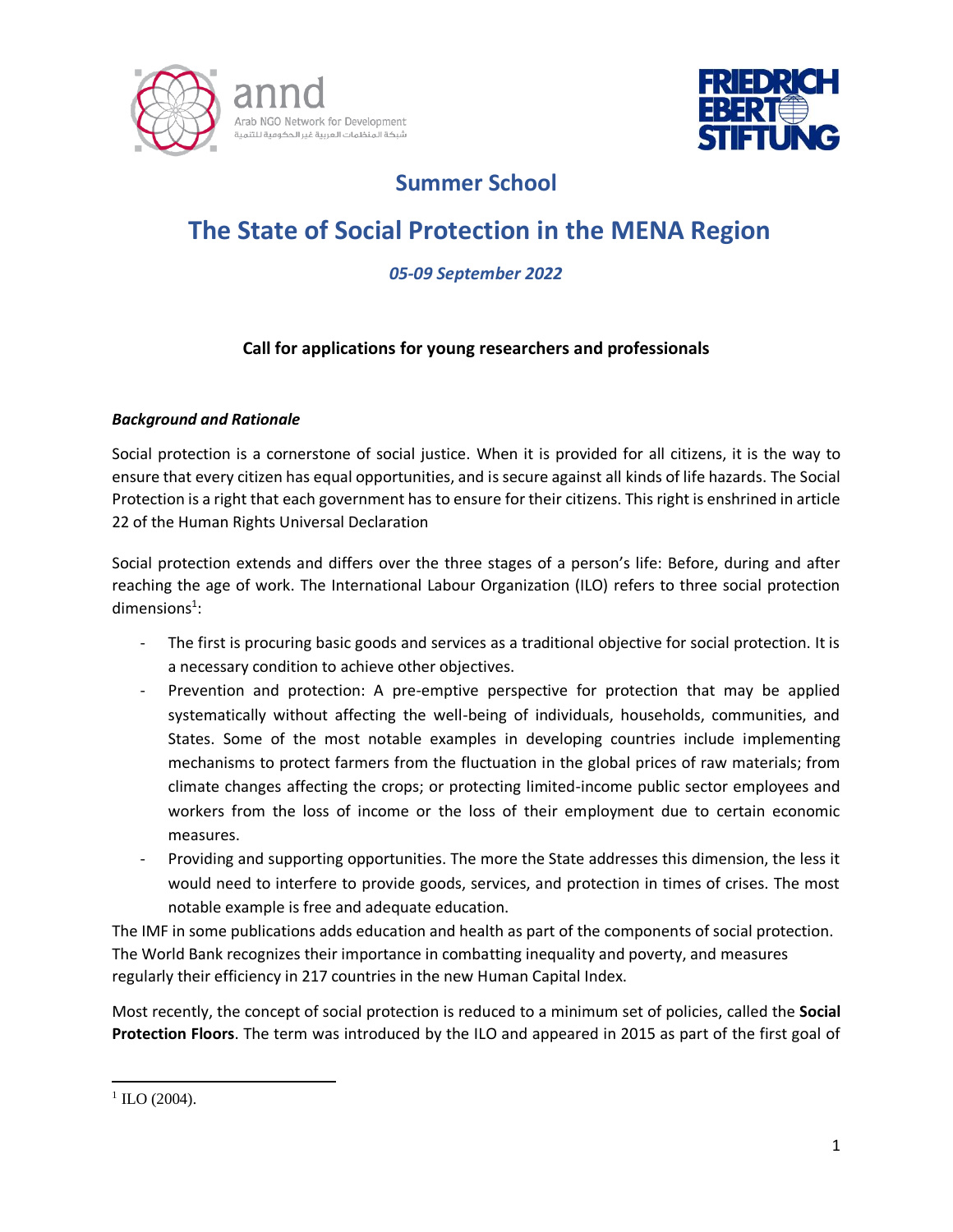



the Sustainable Development Goals 2030: "End poverty in all its manifestations". The objective 1.3 is to "Implement nationally appropriate social protection systems and measures for all, including floors".

In 2009, the IMF became a collaborating agency in the One UN Social Protection Floor Initiative promoting universal access to essential social transfers and services. And the World Bank formed with the ILO A Shared Mission for Universal Social Protection (2016).

Yet, in practice, instead of ensuring the integration of necessary programs indispensable as social protection floors, both institutions are advocating for limiting all social protection programs and poverty reduction endeavor to statistically targeted cash transfers, in order to replace the existing universal schemes of subsidies.

Education and health, albeit their relevance to the subject, are most often overlooked when designing fiscal policies. Because IFIs are usually wary of expanding public social spending and are continuously calling for austerity measures in order to keep budget deficits low. The IMF monitors fiscal policies for all country members, via regular expert visits, called the article IV consultations and issues relevant reports evaluating the commitment of governments to maintain fiscal deficits low and exchange rates flexible and capitals are free to roam from one country to another.

The myth of private sector-led economies defended and pushed for by the World Bank, ensures that wages are kept low and profits are kept high, mainly through the erosion of social protection schemes and tools. As a consequence of this rigorous pursuit for austerity, along with deregulation of markets, inequality rose across the world, between countries and within countries. In the MENA region, the most unequal region in the world, Social Protection programs are weak and only covers a minority of the population. Social spending is low in the MENA region compared to other peer countries or to other regions.

This summer school is an opportunity to search for an inclusive and more equal development paradigm.

#### **Who can Apply?**

The program plans to gather some 20 researchers from Morocco, Tunisia, Jordan, Lebanon, and Egypt.

By gathering young researchers from the region, who will be engaging in debates and trainings with a group of experts on the subjects, the summer school represents an interactive way to expand knowledge, change narratives, find alternatives for a better recovery from a lost decade, combining low growth and underdevelopment along with rising inequality and anger and ultimately use this knowledge to advocate for change.

#### **Conditions for acceptance:**

- A master's degree in one of the following fields: economics, political science, social science, sociology, development studies, Law or any related field.
- Proven interest, activism, professional background or academic work on the issue of social protection, social policies, social spending, social and economic inequalities.
- Maximum 35 years old at the time of submission.
- Citizen or resident of Morocco, Tunisia, Jordan, Lebanon or Egypt.
- Fluency in Arabic.